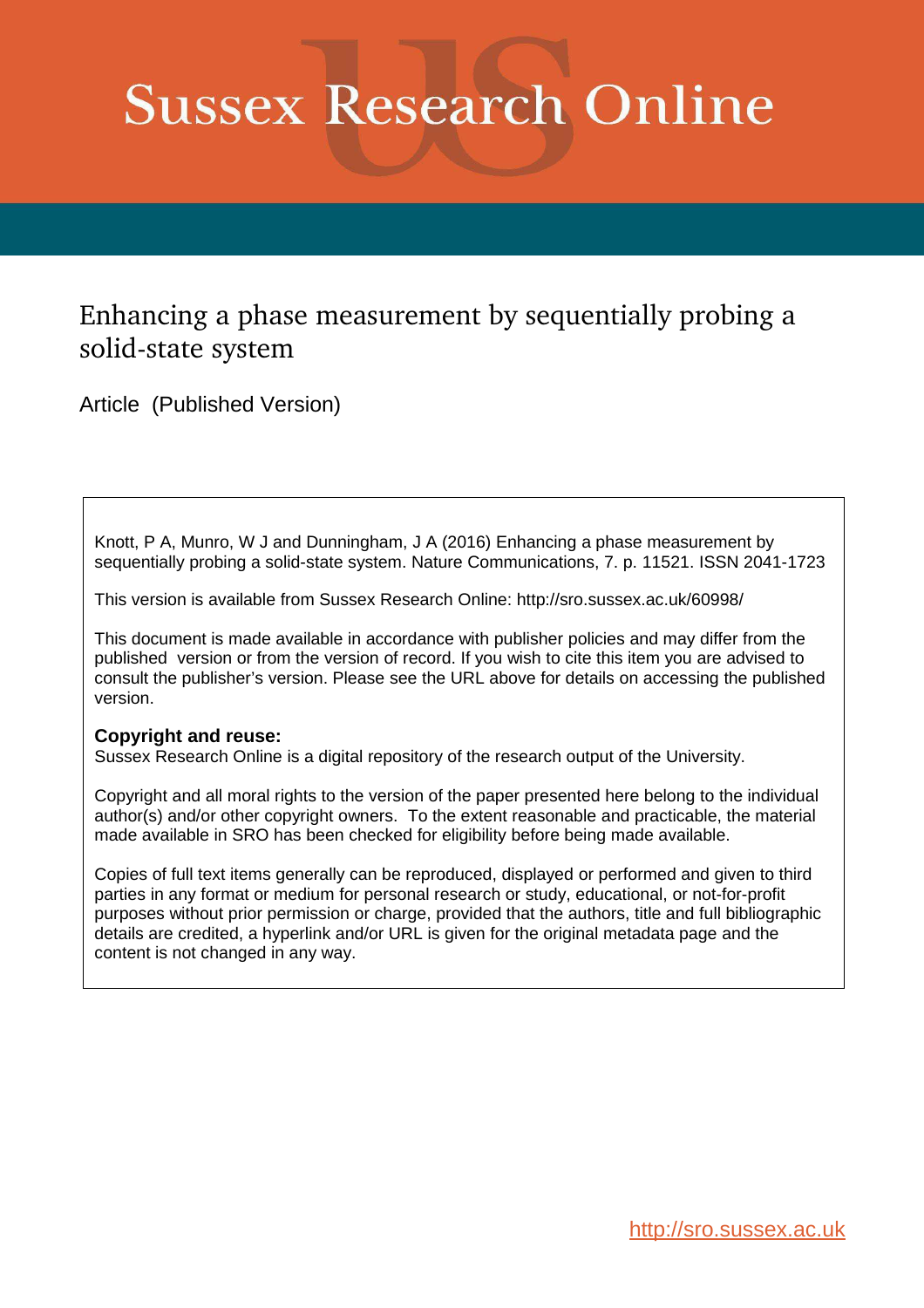NATURE COMMUNICATIONS | 7:11520 | DOI: 10.1038/ncomms11520 | [www.nature.com/naturecommunications](http://www.nature.com/naturecommunications) 1

## by sequentially probing a solid-state system P.A. Knott<sup>1</sup>, W.J. Munro<sup>2</sup> & J.A. Dunningham<sup>1</sup>

Correspondence: Enhancing a phase measurement

Nature Communications 7:11520 doi: 10.1038/ncomms11520 (2016); Published 9 May 2016

In a recent paper, Liu *et al*.<sup>1</sup> claim to perform the first room temperature entanglement-enhanced phase measurement in a solid-state system. We argue here that this claim is incorrect: their measurement is not enhanced because of the entanglement in their system, instead the enhancement comes from the fact that the phase shift is applied twice to their state.

Typically, a quantum metrology experiment involves three key stages: (a) state preparation; (b) phase shift induced by an external system; and  $(c)$  measurement/read-out<sup>2-4</sup>. Normally, the phase shift  $\phi$  is imprinted on the system during stage (b) by a unitary operator  $\hat{U}(\phi)$ , and if an entangled state has been prepared, then the measurement of the phase shift can be entanglement enhanced<sup>2-5</sup>. However, in ref. 1 the phase shift is applied during the state preparation stage, and as a result this scheme is not able to measure an external parameter, as is usually the case in quantum metrology. Furthermore, in ref. 1 the phase shift is applied twice, and one phase shift is applied when there is no entanglement in the system.

In ref. 1 the authors start with the state  $|0 \uparrow \rangle$ , where  $| \uparrow \rangle$   $(| \downarrow \rangle)$  is the nuclear spin up (down), and the electron spin can be in the ground state  $|0\rangle$  or the excited state  $|1\rangle$ . Using a radio frequency (RF) pulse this state evolves to a radio frequency (RF) pulse this state evolves to  $|\Psi\rangle = \frac{1}{\sqrt{2}} (|0 \uparrow\rangle + e^{i\phi} |0 \downarrow\rangle)$ . Next (and later in time) a microwave microwave pulse transforms the state into  $|\Psi\rangle = \frac{1}{\sqrt{2}} (|1 \uparrow\rangle + e^{2i\phi} |0 \downarrow\rangle)$ . The relative phase shift is now 2 $\phi$ , which leads to the  $\sqrt{2}$  enhancement in the phase uncertainty demonstrated in the paper. The question we raise here, which is critical to the authors' claim, is whether the origin of this enhancement can be attributed to entanglement or not.

We claim that the authors obtain an enhancement because they have multiple applications of the phase shift at different times. This strategy has been demonstrated by Higgins et. al.<sup>6</sup>, which works as follows: we start with a single spin in a superposition state  $|\Psi\rangle = \frac{1}{\sqrt{2}}(|0\rangle + |1\rangle)$ . We can then apply a phase shift,<br>  $\hat{U}(\phi) = e^{i\theta \phi}$  where  $\hat{n}$  is the number operator, which counts the number of spins in the excited state, giving

$$
|\Psi\rangle = \frac{1}{\sqrt{2}}(|0\rangle + |1\rangle) \rightarrow \frac{1}{\sqrt{2}}(|0\rangle + e^{i\phi}|1\rangle). \tag{1}
$$

We can then apply  $\hat{U}(\phi)$  for a second time, for example, if while measuring a magnetic field, we subject the spin to the magnetic field for a second time, to get:

$$
e^{i\hat{n}\phi}\left(\frac{1}{\sqrt{2}}\left(\left|\left.0\right\rangle\right.\right)+e^{i\phi}\left|\left.\left.\right\right.\right\rangle\right)\right)=\frac{1}{\sqrt{2}}\left(\left|\left.0\right\rangle\right.+e^{2i\phi}\left|\left.\right\right.\right)\right)\qquad(2)
$$

We now have the same phase shift as in ref. 1, using a similar method (that is, applying the phase shift twice), but without entanglement.

We now look at the usual method for using entanglement to enhance a phase measurement in a spin system $7-10$ . We start with a Bell state of 2 spins:

$$
|\Phi^{+}\rangle = \frac{1}{\sqrt{2}}(|00\rangle + |11\rangle)
$$
 (3)

Applying the phase shift operator only once to this state gives

$$
\frac{1}{\sqrt{2}}\left(|00\rangle + e^{i2\phi}|11\rangle\right).
$$
 (4)

Here the twofold enhancement in the phase shift is directly caused by the entanglement: 2 spins are entangled, and therefore the phase shift has a factor of 2. This is not the case in ref. 1: the factor of 2 that is observed comes from the fact that the authors have applied a phase shift twice—once using RF and once using microwave. Furthermore, in ref. 7, it is shown that for a two-level system in the presence of dephasing (as will be the case in ref. 1), maximally entangled states cannot perform better than uncorrelated states, and the apparent contradiction between ref. 1 and these results should be addressed.

We now take a closer look at the system in ref. 1. The RF  $\pi/2$ pulse has the following effect:

$$
|0\uparrow\rangle \stackrel{\rm RF}{\rightarrow} \frac{1}{\sqrt{2}}\big(|0\uparrow\rangle + e^{i\phi_{\rm RF}}|0\downarrow\rangle\big).
$$
 (5)

Here, unlike in ref. 1, we label the phase shift as  $\phi_{RF}$ . This phase shift has been applied without any entanglement in the system. The authors then apply a selective microwave  $\pi$  pulse for the transition  $|0 \uparrow\rangle \leftrightarrow |1 \uparrow\rangle$ . This induces a phase  $\phi_{\text{MW}}$ , and therefore the effect on the whole state is

$$
\frac{1}{\sqrt{2}}\big(|0\uparrow\rangle + e^{i\phi_{RF}}|0\downarrow\rangle\big) \xrightarrow{\text{MW}} \frac{1}{\sqrt{2}}\Big(|1\uparrow\rangle + e^{i(\phi_{RF} + \phi_{MW})}|0\downarrow\rangle\Big). \tag{6}
$$

The authors are able to control the relative phase shifts of the RF and microwave pulses, enabling them to set  $\phi = \phi_{RF} = \phi_{MW}$ .

DOI: 10.1038/ncomms11520 **OPEN**

<span id="page-1-0"></span>

 $1$ Department of Physics and Astronomy, University of Sussex, Brighton BN1 9OH, UK.  $2$ NTT Basic Research Laboratories, NTT Corporation, 3-1 Morinosato-Wakamiya, Atsugi, Kanagawa 243-0198, Japan. Correspondence and requests for materials should be addressed to P.A.K (email: [P.Knott@Sussex.ac.uk\)](mailto:P.Knott@Sussex.ac.uk).